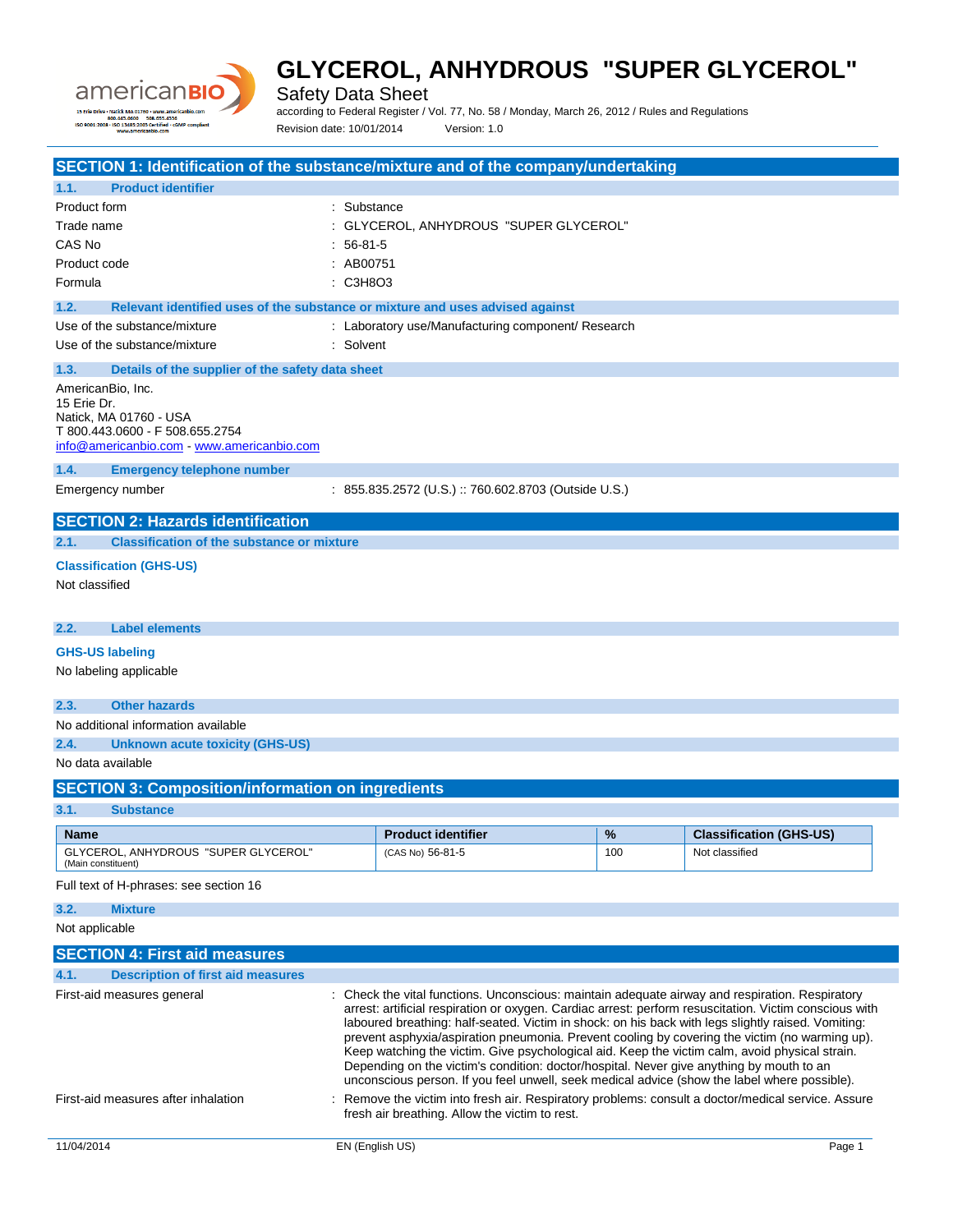Safety Data Sheet

according to Federal Register / Vol. 77, No. 58 / Monday, March 26, 2012 / Rules and Regulations

|                           | First-aid measures after skin contact                       | : Rinse with water. Soap may be used. Take victim to a doctor if irritation persists. Remove<br>affected clothing and wash all exposed skin area with mild soap and water, followed by warm<br>water rinse.                                                                                                                                               |  |
|---------------------------|-------------------------------------------------------------|-----------------------------------------------------------------------------------------------------------------------------------------------------------------------------------------------------------------------------------------------------------------------------------------------------------------------------------------------------------|--|
|                           | First-aid measures after eye contact                        | : Rinse with water. Do not apply neutralizing agents. Take victim to an ophthalmologist if irritation<br>persists. Rinse immediately with plenty of water. Obtain medical attention if pain, blinking or<br>redness persist.                                                                                                                              |  |
|                           | First-aid measures after ingestion                          | Rinse mouth with water. Immediately after ingestion: give lots of water to drink. Call Poison<br>Information Centre (www.big.be/antigif.htm). Consult a doctor/medical service if you feel unwell.<br>Ingestion of large quantities: immediately to hospital. Rinse mouth. Do NOT induce vomiting.<br>Obtain emergency medical attention.                 |  |
| 4.2.                      | Most important symptoms and effects, both acute and delayed |                                                                                                                                                                                                                                                                                                                                                           |  |
|                           | Symptoms/injuries                                           | : Not expected to present a significant hazard under anticipated conditions of normal use.                                                                                                                                                                                                                                                                |  |
|                           | Symptoms/injuries after inhalation                          | : ON HEATING: Irritation of the respiratory tract. Irritation of the nasal mucous membranes.                                                                                                                                                                                                                                                              |  |
|                           | Symptoms/injuries after skin contact                        | : Unlikely to cause harmful effects.                                                                                                                                                                                                                                                                                                                      |  |
|                           | Symptoms/injuries after eye contact                         | : Redness of the eye tissue. Slight irritation.                                                                                                                                                                                                                                                                                                           |  |
|                           | Symptoms/injuries after ingestion                           | : Nausea. Vomiting. Diarrhoea. AFTER ABSORPTION OF HIGH QUANTITIES: Headache.<br>Dehydration. Disturbances of heart rate. Change in the haemogramme/blood composition.<br>Decreased renal function.                                                                                                                                                       |  |
|                           | Chronic symptoms                                            | : No effects known.                                                                                                                                                                                                                                                                                                                                       |  |
| 4.3.                      |                                                             | Indication of any immediate medical attention and special treatment needed                                                                                                                                                                                                                                                                                |  |
|                           | No additional information available                         |                                                                                                                                                                                                                                                                                                                                                           |  |
|                           | <b>SECTION 5: Firefighting measures</b>                     |                                                                                                                                                                                                                                                                                                                                                           |  |
| 5.1.                      | <b>Extinguishing media</b>                                  |                                                                                                                                                                                                                                                                                                                                                           |  |
|                           | suitable extinguishing media                                | : Water spray. Alcohol-resistant foam. Dry chemical powder. Carbon dioxide. Dry sand. Foam. Dry<br>powder. Carbon dioxide. Water spray. Sand.                                                                                                                                                                                                             |  |
|                           | Unsuitable extinguishing media                              | : Container may slop over if solid jet (water/foam) is applied. Do not use a heavy water stream.                                                                                                                                                                                                                                                          |  |
| 5.2.                      | Special hazards arising from the substance or mixture       |                                                                                                                                                                                                                                                                                                                                                           |  |
| Fire hazard               |                                                             | : DIRECT FIRE HAZARD. Combustible. INDIRECT FIRE HAZARD. Temperature above<br>flashpoint: higher fire/explosion hazard. Reactions involving a fire hazard: see "Reactivity<br>Hazard".                                                                                                                                                                    |  |
|                           | <b>Explosion hazard</b>                                     | INDIRECT EXPLOSION HAZARD. Reactions with explosion hazards: see "Reactivity Hazard".                                                                                                                                                                                                                                                                     |  |
| Reactivity                |                                                             | May polymerize on exposure to temperature rise. Decomposes on exposure to temperature rise:<br>release of toxic/corrosive/combustible gases/vapours (acrolein). Upon combustion: CO and CO2<br>are formed. Reacts violently with (strong) oxidizers: (increased) risk of fire/explosion. Reacts with<br>(some) acids: (increased) risk of fire/explosion. |  |
| 5.3.                      | <b>Advice for firefighters</b>                              |                                                                                                                                                                                                                                                                                                                                                           |  |
|                           | Precautionary measures fire                                 | Exposure to fire/heat: keep upwind. Exposure to fire/heat: consider evacuation. Exposure to<br>fire/heat: seal off low-lying areas. Exposure to fire/heat: have neighbourhood close doors and<br>windows.                                                                                                                                                 |  |
| Firefighting instructions |                                                             | : Cool tanks/drums with water spray/remove them into safety. Do not move the load if exposed to<br>heat. Dilute toxic gases with water spray. Use water spray or fog for cooling exposed containers.<br>Exercise caution when fighting any chemical fire. Avoid (reject) fire-fighting water to enter<br>environment.                                     |  |
|                           | Protection during firefighting                              | : Heat/fire exposure: compressed air/oxygen apparatus. Do not enter fire area without proper<br>protective equipment, including respiratory protection.                                                                                                                                                                                                   |  |
|                           | <b>SECTION 6: Accidental release measures</b>               |                                                                                                                                                                                                                                                                                                                                                           |  |
| 6.1.                      |                                                             | Personal precautions, protective equipment and emergency procedures                                                                                                                                                                                                                                                                                       |  |
| 6.1.1.                    | For non-emergency personnel                                 |                                                                                                                                                                                                                                                                                                                                                           |  |
| Protective equipment      |                                                             | : Gloves. Protective clothing. See "Material-Handling" to select protective clothing.                                                                                                                                                                                                                                                                     |  |
|                           | <b>Emergency procedures</b>                                 | : Mark the danger area. No naked flames. Wash contaminated clothes. In case of reactivity<br>hazard: consider evacuation. Evacuate unnecessary personnel.                                                                                                                                                                                                 |  |
| 6.1.2.                    | For emergency responders                                    |                                                                                                                                                                                                                                                                                                                                                           |  |

- Protective equipment : Equip cleanup crew with proper protection.
- Emergency procedures in the settlement of the Senate Senate area.

### **6.2. Environmental precautions**

Prevent entry to sewers and public waters. Notify authorities if liquid enters sewers or public waters.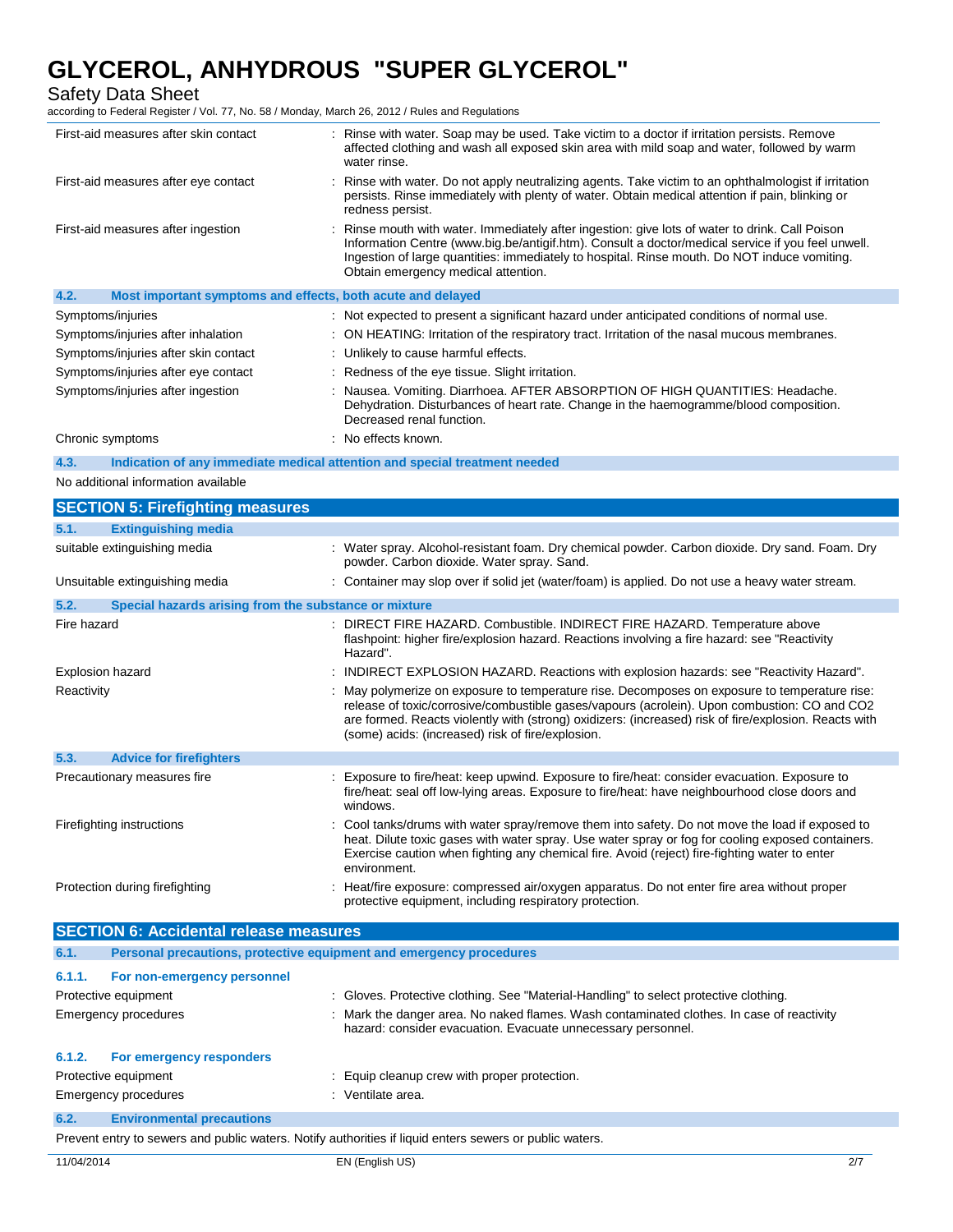Safety Data Sheet

according to Federal Register / Vol. 77, No. 58 / Monday, March 26, 2012 / Rules and Regulations

| 6.3.            | Methods and material for containment and cleaning up |                                                                                                                                                                                                                                                                                                                                                                                                                                                                                         |  |
|-----------------|------------------------------------------------------|-----------------------------------------------------------------------------------------------------------------------------------------------------------------------------------------------------------------------------------------------------------------------------------------------------------------------------------------------------------------------------------------------------------------------------------------------------------------------------------------|--|
| For containment |                                                      | : Contain released substance, pump into suitable containers. Consult "Material-handling" to select<br>material of containers. Plug the leak, cut off the supply.                                                                                                                                                                                                                                                                                                                        |  |
|                 | Methods for cleaning up                              | : Take up liquid spill into absorbent material, e.g.: sand, earth, vermiculite or kieselguhr, powdered<br>limestone. Scoop absorbed substance into closing containers. See "Material-handling" for<br>suitable container materials. Clean contaminated surfaces with an excess of water. Wash<br>clothing and equipment after handling. Soak up spills with inert solids, such as clay or<br>diatomaceous earth as soon as possible. Collect spillage. Store away from other materials. |  |
| 6.4             | <b>Reference to other sections</b>                   |                                                                                                                                                                                                                                                                                                                                                                                                                                                                                         |  |

See Heading 8. Exposure controls and personal protection.

| <b>SECTION 7: Handling and storage</b>                               |                                                                                                                                                                                                                                                                                                                                                                                                                                                                                                                                                                                                                                                                                               |  |  |
|----------------------------------------------------------------------|-----------------------------------------------------------------------------------------------------------------------------------------------------------------------------------------------------------------------------------------------------------------------------------------------------------------------------------------------------------------------------------------------------------------------------------------------------------------------------------------------------------------------------------------------------------------------------------------------------------------------------------------------------------------------------------------------|--|--|
| 7.1.<br><b>Precautions for safe handling</b>                         |                                                                                                                                                                                                                                                                                                                                                                                                                                                                                                                                                                                                                                                                                               |  |  |
| Precautions for safe handling                                        | : Comply with the legal requirements. Clean contaminated clothing. Thoroughly clean/dry the<br>installation before use. Keep away from naked flames/heat. Finely divided: spark- and<br>explosionproof appliances. Finely divided: keep away from ignition sources/sparks. Observe<br>normal hygiene standards. Keep container tightly closed. Measure the concentration in the air<br>regularly. Carry operations in the open/under local exhaust/ventilation or with respiratory<br>protection. Wash hands and other exposed areas with mild soap and water before eat, drink or<br>smoke and when leaving work. Provide good ventilation in process area to prevent formation of<br>vapor. |  |  |
| 7.2.<br>Conditions for safe storage, including any incompatibilities |                                                                                                                                                                                                                                                                                                                                                                                                                                                                                                                                                                                                                                                                                               |  |  |
| Storage conditions                                                   | : Keep only in the original container in a cool, well ventilated place away from : Direct sunlight.<br>Keep container closed when not in use.                                                                                                                                                                                                                                                                                                                                                                                                                                                                                                                                                 |  |  |
| Incompatible products                                                | : Strong bases, strong acids.                                                                                                                                                                                                                                                                                                                                                                                                                                                                                                                                                                                                                                                                 |  |  |
| Incompatible materials                                               | : Sources of ignition. Direct sunlight.                                                                                                                                                                                                                                                                                                                                                                                                                                                                                                                                                                                                                                                       |  |  |
| Heat-ignition                                                        | : KEEP SUBSTANCE AWAY FROM: heat sources.                                                                                                                                                                                                                                                                                                                                                                                                                                                                                                                                                                                                                                                     |  |  |
| Prohibitions on mixed storage                                        | : KEEP SUBSTANCE AWAY FROM: oxidizing agents. (strong) acids. (strong) bases.                                                                                                                                                                                                                                                                                                                                                                                                                                                                                                                                                                                                                 |  |  |
| Storage area                                                         | Store in a dry area. Ventilation at floor level. Fireproof storeroom. May be stored under nitrogen.<br>Meet the legal requirements.                                                                                                                                                                                                                                                                                                                                                                                                                                                                                                                                                           |  |  |
| Special rules on packaging                                           | SPECIAL REQUIREMENTS: closing. dry. clean. correctly labelled. meet the legal requirements.<br>Secure fragile packagings in solid containers.                                                                                                                                                                                                                                                                                                                                                                                                                                                                                                                                                 |  |  |
| Packaging materials                                                  | : SUITABLE MATERIAL: steel. aluminium. iron. synthetic material. glass.                                                                                                                                                                                                                                                                                                                                                                                                                                                                                                                                                                                                                       |  |  |
| 7.3.<br>Specific end use(s)                                          |                                                                                                                                                                                                                                                                                                                                                                                                                                                                                                                                                                                                                                                                                               |  |  |

No additional information available

| <b>SECTION 8: Exposure controls/personal protection</b> |                           |  |  |
|---------------------------------------------------------|---------------------------|--|--|
| 8.1.                                                    | <b>Control parameters</b> |  |  |
| No additional information available                     |                           |  |  |
|                                                         |                           |  |  |
| 8.2.                                                    | <b>Exposure controls</b>  |  |  |

| Personal protective equipment     | : Avoid all unnecessary exposure.                                                                                                                    |
|-----------------------------------|------------------------------------------------------------------------------------------------------------------------------------------------------|
| Materials for protective clothing | : GIVE GOOD RESISTANCE: natural rubber. neoprene. PVC. viton. GIVE LESS RESISTANCE:<br>styrene-butadiene rubber. GIVE POOR RESISTANCE: polyurethane. |
| Hand protection                   | : Gloves. Wear protective gloves.                                                                                                                    |
| Eye protection                    | : Safety glasses. Chemical goggles or safety glasses.                                                                                                |
| Skin and body protection          | : Protective clothing.                                                                                                                               |
| Respiratory protection            | : Mist formation: aerosol mask with filter type P1. On heating: gas mask with filter type A. Wear<br>approved mask.                                  |
| Other information                 | : When using, do not eat, drink or smoke.                                                                                                            |
|                                   |                                                                                                                                                      |

| <b>SECTION 9: Physical and chemical properties</b> |  |  |
|----------------------------------------------------|--|--|
|                                                    |  |  |

| 9.1.           | Information on basic physical and chemical properties |                               |
|----------------|-------------------------------------------------------|-------------------------------|
| Physical state |                                                       | Liquid                        |
| Appearance     |                                                       | · Liquid.                     |
| Molecular mass |                                                       | $: 92.09$ g/mol               |
| Color          |                                                       | : Colourless to light yellow. |
| Odor           |                                                       | : Odourless.                  |
|                |                                                       |                               |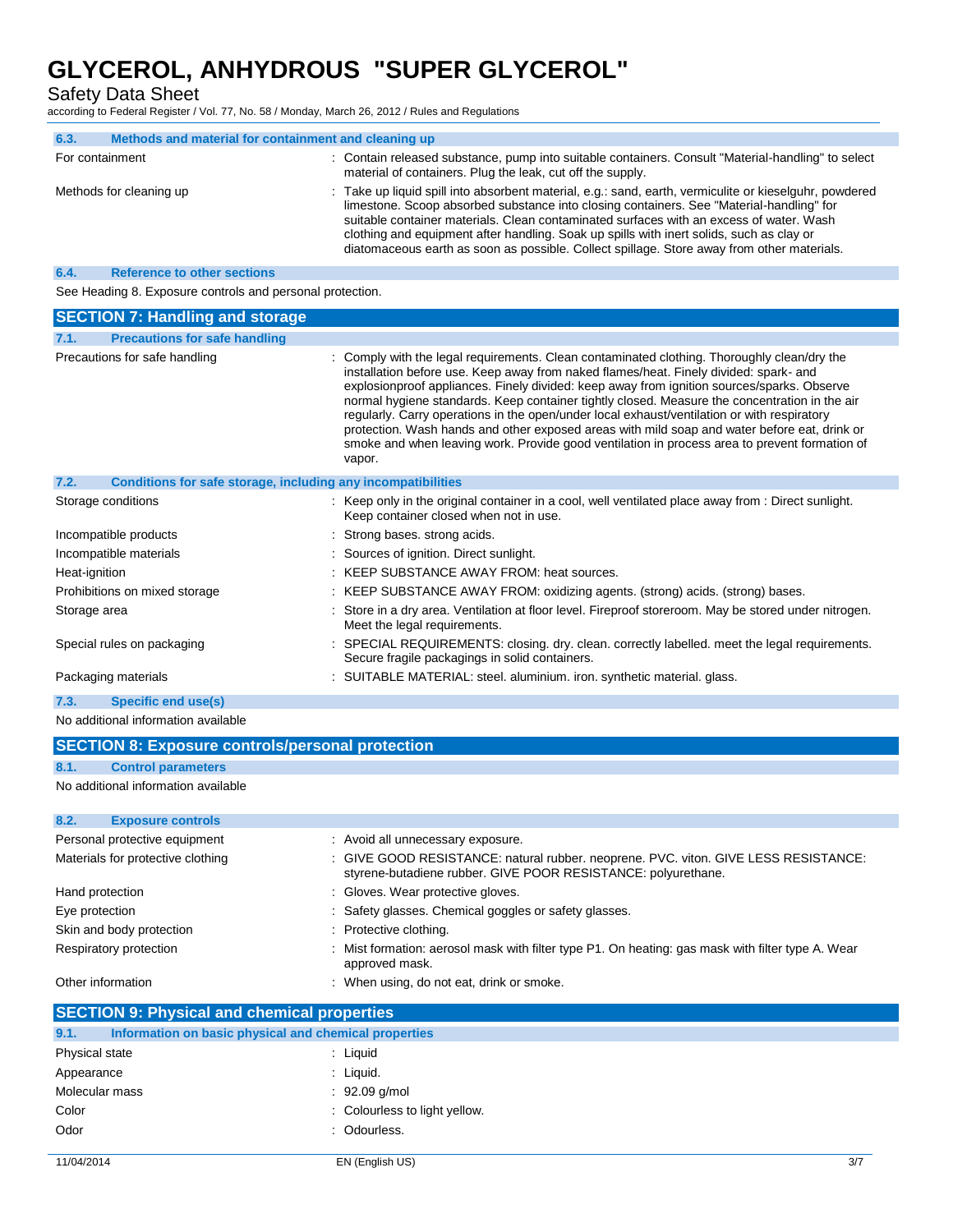Safety Data Sheet

according to Federal Register / Vol. 77, No. 58 / Monday, March 26, 2012 / Rules and Regulations

| Odor threshold                                | : No data available                                                                                                                                                         |
|-----------------------------------------------|-----------------------------------------------------------------------------------------------------------------------------------------------------------------------------|
| pH                                            | : No data available                                                                                                                                                         |
| Relative evaporation rate (butyl acetate=1)   | : No data available                                                                                                                                                         |
| Melting point                                 | : $18 °C$                                                                                                                                                                   |
| Freezing point                                | : No data available                                                                                                                                                         |
| Boiling point                                 | : 290 °C                                                                                                                                                                    |
| Flash point                                   | : 160 °C                                                                                                                                                                    |
| Critical temperature                          | : 452 $^{\circ}$ C                                                                                                                                                          |
| Self ignition temperature                     | : 370 °C                                                                                                                                                                    |
| Decomposition temperature                     | : 290 °C                                                                                                                                                                    |
| Flammability (solid, gas)                     | : No data available                                                                                                                                                         |
| Vapor pressure                                | : $< 0.001$ hPa                                                                                                                                                             |
| Vapor pressure at 50 °C                       | : 0.0033 hPa                                                                                                                                                                |
| Relative vapor density at 20 °C               | : 3.17                                                                                                                                                                      |
| Relative density                              | $\therefore$ 1.3                                                                                                                                                            |
| Relative density of saturated gas/air mixture | $\therefore$ 1.0                                                                                                                                                            |
| Density                                       | : 1260 kg/m <sup>3</sup>                                                                                                                                                    |
| Solubility                                    | Soluble in water. Soluble in ethanol. Soluble in acetone. Soluble in ethylacetate. Insoluble in<br>oils/fats.<br>Water: Complete<br>Ethanol: Complete<br>Ether: 0.2 g/100ml |
| Log Pow                                       | $: 1.76 - 2.6$                                                                                                                                                              |
| Log Kow                                       | : No data available                                                                                                                                                         |
| Viscosity, kinematic                          | : No data available                                                                                                                                                         |
| Viscosity, dynamic                            | $: 1.5$ Pa.s                                                                                                                                                                |
| <b>Explosive properties</b>                   | No data available                                                                                                                                                           |
| Oxidizing properties                          | No data available                                                                                                                                                           |
| <b>Explosive limits</b>                       | $: 2.6 - 11.3$ vol %<br>$99 - 435$ g/m <sup>3</sup>                                                                                                                         |
| <b>Other information</b><br>9.2.              |                                                                                                                                                                             |
| Specific conductivity                         | : $6.4 \,\mu S/m$                                                                                                                                                           |
| VOC content                                   | $: 0\%$                                                                                                                                                                     |
| Other properties                              | : Gas/vapour heavier than air at $20^{\circ}$ C. Clear. Hygroscopic. Slightly volatile. Substance has neutral<br>reaction.                                                  |

|                  | <b>SECTION 10: Stability and reactivity</b>                                                                                                                                                                                                                                                                                                            |
|------------------|--------------------------------------------------------------------------------------------------------------------------------------------------------------------------------------------------------------------------------------------------------------------------------------------------------------------------------------------------------|
| 10.1.            | <b>Reactivity</b>                                                                                                                                                                                                                                                                                                                                      |
|                  | May polymerize on exposure to temperature rise. Decomposes on exposure to temperature rise: release of toxic/corrosive/combustible gases/vapours<br>(acrolein). Upon combustion: CO and CO2 are formed. Reacts violently with (strong) oxidizers: (increased) risk of fire/explosion. Reacts with (some)<br>acids: (increased) risk of fire/explosion. |
| 10.2.            | <b>Chemical stability</b>                                                                                                                                                                                                                                                                                                                              |
|                  | Hygroscopic. Not established.                                                                                                                                                                                                                                                                                                                          |
| 10.3.            | <b>Possibility of hazardous reactions</b>                                                                                                                                                                                                                                                                                                              |
| Not established. |                                                                                                                                                                                                                                                                                                                                                        |
| 10.4.            | <b>Conditions to avoid</b>                                                                                                                                                                                                                                                                                                                             |
|                  | Direct sunlight. Extremely high or low temperatures.                                                                                                                                                                                                                                                                                                   |
| 10.5.            | <b>Incompatible materials</b>                                                                                                                                                                                                                                                                                                                          |
|                  | strong acids. Strong bases.                                                                                                                                                                                                                                                                                                                            |
| 10.6.            | <b>Hazardous decomposition products</b>                                                                                                                                                                                                                                                                                                                |

fume. Carbon monoxide. Carbon dioxide.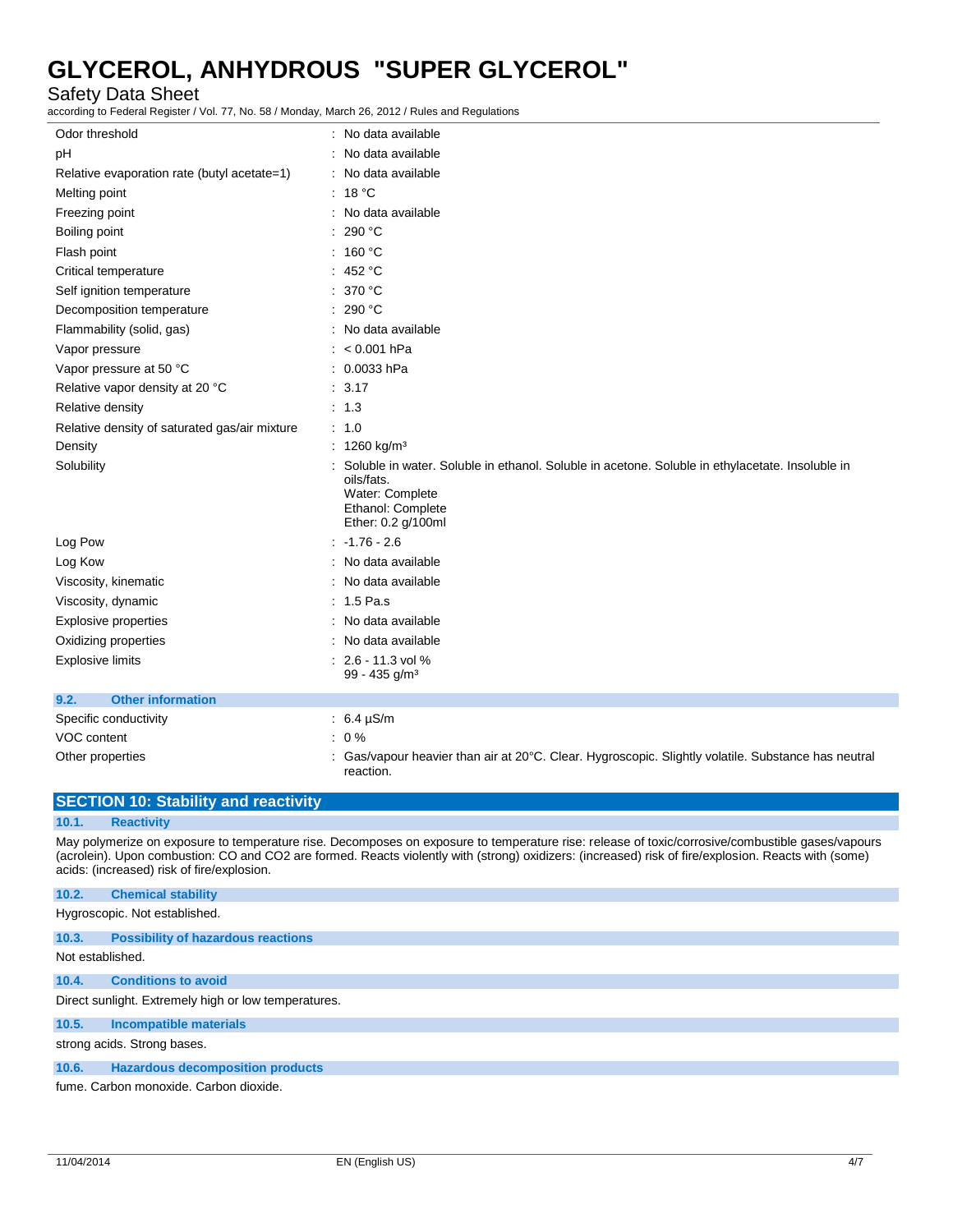Safety Data Sheet

according to Federal Register / Vol. 77, No. 58 / Monday, March 26, 2012 / Rules and Regulations

### **SECTION 11: Toxicological information**

### **11.1. Information on toxicological effects**

| Acute toxicity                                         |  | : Not classified                                                                                                                                                                                  |  |  |
|--------------------------------------------------------|--|---------------------------------------------------------------------------------------------------------------------------------------------------------------------------------------------------|--|--|
| GLYCEROL, ANHYDROUS "SUPER GLYCEROL" ( \f )56-81-5     |  |                                                                                                                                                                                                   |  |  |
| LD50 oral rat                                          |  | 12600 mg/kg (Rat)                                                                                                                                                                                 |  |  |
| LD50 dermal rabbit                                     |  | > 10000 mg/kg (Rabbit)                                                                                                                                                                            |  |  |
| Skin corrosion/irritation                              |  | Not classified                                                                                                                                                                                    |  |  |
| Serious eye damage/irritation                          |  | Not classified                                                                                                                                                                                    |  |  |
| Respiratory or skin sensitization                      |  | Not classified                                                                                                                                                                                    |  |  |
| Germ cell mutagenicity                                 |  | Not classified                                                                                                                                                                                    |  |  |
| Carcinogenicity                                        |  | Not classified                                                                                                                                                                                    |  |  |
| Reproductive toxicity                                  |  | Not classified                                                                                                                                                                                    |  |  |
| Specific target organ toxicity (single exposure)       |  | : Not classified                                                                                                                                                                                  |  |  |
| Specific target organ toxicity (repeated<br>exposure)  |  | Not classified                                                                                                                                                                                    |  |  |
| Aspiration hazard                                      |  | : Not classified                                                                                                                                                                                  |  |  |
| Potential Adverse human health effects and<br>symptoms |  | Based on available data, the classification criteria are not met.                                                                                                                                 |  |  |
| Symptoms/injuries after inhalation                     |  | ON HEATING: Irritation of the respiratory tract. Irritation of the nasal mucous membranes.                                                                                                        |  |  |
| Symptoms/injuries after skin contact                   |  | Unlikely to cause harmful effects.                                                                                                                                                                |  |  |
| Symptoms/injuries after eye contact                    |  | Redness of the eye tissue. Slight irritation.                                                                                                                                                     |  |  |
| Symptoms/injuries after ingestion                      |  | Nausea. Vomiting. Diarrhoea. AFTER ABSORPTION OF HIGH QUANTITIES: Headache.<br>Dehydration. Disturbances of heart rate. Change in the haemogramme/blood composition.<br>Decreased renal function. |  |  |
| Chronic symptoms                                       |  | No effects known.                                                                                                                                                                                 |  |  |

## **SECTION 12: Ecological information**

| 12.1.<br><b>Toxicity</b> |                                                                                                                                                                                                                                |
|--------------------------|--------------------------------------------------------------------------------------------------------------------------------------------------------------------------------------------------------------------------------|
| Ecology - general        | : Classification concerning the environment: not applicable.                                                                                                                                                                   |
| Ecology - air            | $\therefore$ TA-Luft Klasse 5.2.5.                                                                                                                                                                                             |
| Ecology - water          | : Mild water pollutant (surface water). Not harmful to fishes (LC50(96h) >1000 mg/l). Not harmful<br>to algae. Not harmful to bacteria. Not harmful to aquatic organisms (EC50 >1000 mg/l). Inhibition<br>of activated sludge. |

| GLYCEROL, ANHYDROUS "SUPER GLYCEROL" (56-81-5) |                                                              |  |  |
|------------------------------------------------|--------------------------------------------------------------|--|--|
| $LC50$ fish 1                                  | 54000 mg/l 96 h; Salmo gairdneri (Oncorhynchus mykiss)       |  |  |
| LC50 other aquatic organisms 1                 | $> 1000$ mg/l (96 h)                                         |  |  |
| EC50 Daphnia 1                                 | > 10000 mg/l (24 h; Daphnia magna; Locomotor effect)         |  |  |
| $LC50$ fish 2                                  | > 1000 mg/l (96 h; Pisces)                                   |  |  |
| TLM fish 1                                     | > 1000 ppm (96 h; Pisces)                                    |  |  |
| TLM other aquatic organisms 1                  | $> 1000$ ppm (96 h)                                          |  |  |
| Threshold limit other aquatic organisms 1      | $> 1000$ mg/l (96 h)                                         |  |  |
| Threshold limit algae 1                        | > 10000 mg/l (168 h; Scenedesmus quadricauda; Toxicity test) |  |  |

### **12.2. Persistence and degradability**

| GLYCEROL, ANHYDROUS "SUPER GLYCEROL" (56-81-5) |                                                  |  |
|------------------------------------------------|--------------------------------------------------|--|
| Persistence and degradability                  | Readily biodegradable in water. Not established. |  |
| Biochemical oxygen demand (BOD)                | 0.87 g $O^2$ /g substance                        |  |
| Chemical oxygen demand (COD)                   | 1.16 g $O^2$ /g substance                        |  |
| ThOD                                           | 1.217 g O <sup>2</sup> /g substance              |  |
| BOD (% of ThOD)                                | 0.71 % ThOD                                      |  |

| 12.3.                                          | <b>Bioaccumulative potential</b> |                 |     |
|------------------------------------------------|----------------------------------|-----------------|-----|
| GLYCEROL, ANHYDROUS "SUPER GLYCEROL" (56-81-5) |                                  |                 |     |
| Log Pow                                        |                                  | $-1.76 - 2.6$   |     |
| 11/04/2014                                     |                                  | EN (English US) | 5/7 |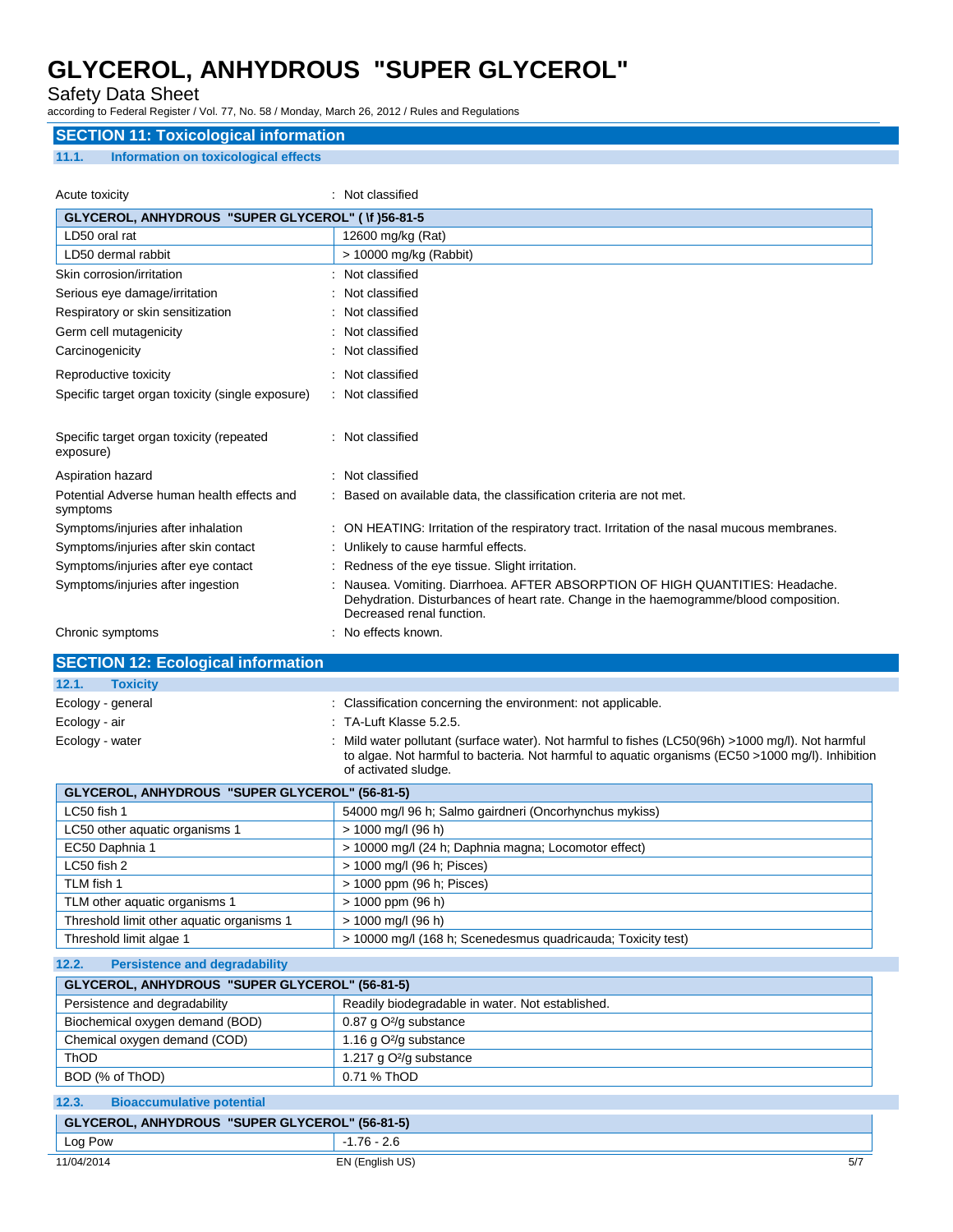Safety Data Sheet

according to Federal Register / Vol. 77, No. 58 / Monday, March 26, 2012 / Rules and Regulations

| GLYCEROL, ANHYDROUS "SUPER GLYCEROL" (56-81-5)                            |                                                                                                                                                         |  |  |  |
|---------------------------------------------------------------------------|---------------------------------------------------------------------------------------------------------------------------------------------------------|--|--|--|
| Bioaccumulative potential                                                 | Bioaccumulation: not applicable. Not established.                                                                                                       |  |  |  |
| 12.4.<br><b>Mobility in soil</b>                                          |                                                                                                                                                         |  |  |  |
| GLYCEROL, ANHYDROUS "SUPER GLYCEROL" (56-81-5)                            |                                                                                                                                                         |  |  |  |
| Surface tension                                                           | 0.063 N/m                                                                                                                                               |  |  |  |
| 12.5.<br><b>Other adverse effects</b>                                     |                                                                                                                                                         |  |  |  |
| Other information                                                         | : Avoid release to the environment.                                                                                                                     |  |  |  |
| <b>SECTION 13: Disposal considerations</b>                                |                                                                                                                                                         |  |  |  |
| 13.1.<br><b>Waste treatment methods</b>                                   |                                                                                                                                                         |  |  |  |
| Waste disposal recommendations                                            | Recycle by distillation. Remove to an authorized incinerator equipped with an afterburner and a                                                         |  |  |  |
|                                                                           | flue gas scrubber with energy recovery. Do not discharge into surface water. Dispose in a safe<br>manner in accordance with local/national regulations. |  |  |  |
| Additional information                                                    | LWCA (the Netherlands): KGA category 03. Can be considered as non hazardous waste<br>according to Directive 2008/98/EC.                                 |  |  |  |
| Ecology - waste materials                                                 | : Avoid release to the environment.                                                                                                                     |  |  |  |
| <b>SECTION 14: Transport information</b>                                  |                                                                                                                                                         |  |  |  |
| In accordance with DOT                                                    |                                                                                                                                                         |  |  |  |
| No dangerous good in sense of transport regulations                       |                                                                                                                                                         |  |  |  |
| <b>Additional information</b>                                             |                                                                                                                                                         |  |  |  |
| Other information                                                         | : No supplementary information available.                                                                                                               |  |  |  |
|                                                                           |                                                                                                                                                         |  |  |  |
| <b>ADR</b>                                                                |                                                                                                                                                         |  |  |  |
| Transport document description                                            | $:$ UN N/A                                                                                                                                              |  |  |  |
| Packing group (ADR)                                                       | : N/A                                                                                                                                                   |  |  |  |
| Hazard identification number (Kemler No.)                                 | : N/A                                                                                                                                                   |  |  |  |
| Classification code (ADR)                                                 | : N/A                                                                                                                                                   |  |  |  |
| <b>Transport by sea</b>                                                   |                                                                                                                                                         |  |  |  |
| No additional information available                                       |                                                                                                                                                         |  |  |  |
| <b>Air transport</b>                                                      |                                                                                                                                                         |  |  |  |
| No additional information available                                       |                                                                                                                                                         |  |  |  |
| <b>SECTION 15: Regulatory information</b>                                 |                                                                                                                                                         |  |  |  |
| <b>15.1. US Federal regulations</b>                                       |                                                                                                                                                         |  |  |  |
| GLYCEROL, ANHYDROUS "SUPER GLYCEROL" (56-81-5)                            |                                                                                                                                                         |  |  |  |
| Listed on the United States TSCA (Toxic Substances Control Act) inventory |                                                                                                                                                         |  |  |  |
| 15.2. International regulations                                           |                                                                                                                                                         |  |  |  |
| <b>CANADA</b>                                                             |                                                                                                                                                         |  |  |  |
| No additional information available                                       |                                                                                                                                                         |  |  |  |
|                                                                           |                                                                                                                                                         |  |  |  |
| <b>EU-Regulations</b>                                                     |                                                                                                                                                         |  |  |  |
| No additional information available                                       |                                                                                                                                                         |  |  |  |
|                                                                           |                                                                                                                                                         |  |  |  |
|                                                                           |                                                                                                                                                         |  |  |  |
| Classification according to Regulation (EC) No. 1272/2008 [CLP]           |                                                                                                                                                         |  |  |  |
| Not classified                                                            |                                                                                                                                                         |  |  |  |

**Classification according to Directive 67/548/EEC or 1999/45/EC** Not classified